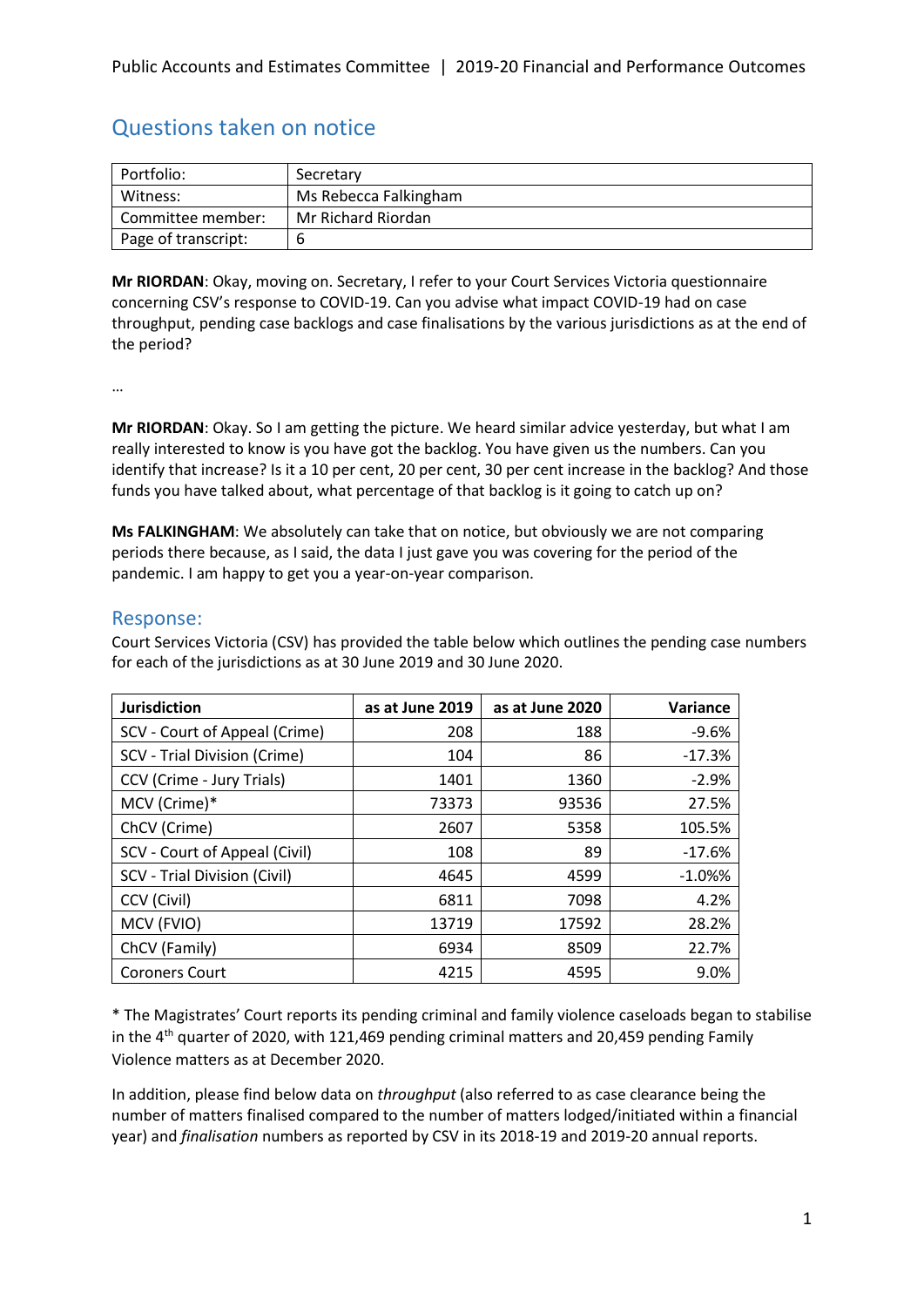### Public Accounts and Estimates Committee | 2019-20 Financial and Performance Outcomes

| <b>Jurisdiction</b>                        | 2018-19 case<br>clearance % | 2019-20 case<br>clearance % | Variance<br>% | 2018-19<br>finalisations | 2019-20<br>finalisations | Variance<br>% |
|--------------------------------------------|-----------------------------|-----------------------------|---------------|--------------------------|--------------------------|---------------|
| Civil matters - Supreme Court              | 100.0                       | 100.9                       | 0.9%          | 26,830                   | 28,608                   | 6.6%          |
| Criminal matters - Supreme Court*          | 93.2                        | 104.4                       | 12.0%         | 559                      | 588                      | 5.2%          |
| Civil matters - County Court               | 95.4                        | 89.1                        | $-6.6%$       | 5,761                    | 5,770                    | 0.2%          |
| Criminal matters - County Court^           | 99.4                        | 108.2                       | 8.9%          | 5,362                    | 4,351                    | $-18.9%$      |
| Civil matters - Magistrates' Court         | 93.0                        | 80.2                        | $-13.8%$      | 96,749                   | 88,890                   | $-8.1%$       |
| Criminal matters - Magistrates' Court      | 97.0                        | 81.6                        | $-15.9%$      | 145,845                  | 117,704                  | $-19.3%$      |
| Family Division matters - Children's Court | 87.0                        | 87.7                        | 0.8%          | 19,214                   | 19,754                   | 2.8%          |
| Criminal matters - Children's Court        | 100.0                       | 79.0                        | $-21.0%$      | 12,210                   | 10,097                   | $-17.3%$      |
| Coronial matters - Coroners Court          | 89.0                        | 93.0                        | 4.5%          | 6,010                    | 6,841                    | 13.8%         |

\* The increase in the clearance rate for Supreme Court criminal matters is attributable to the Court being able to redirect judicial resources (while jury trials were suspended during the COVID-19 pandemic) to finalise other non-trial criminal cases.

^ The increase in the clearance rate for County Court criminal matters is attributable to the Court being able to redirect judicial resources (while jury trials were suspended during the COVID-19 pandemic) to finalise other non-trial criminal cases. Please also note that while criminal trials comprise a relatively small percentage of the overall backlog number (recent estimates are approximately 15 per cent), these trials involve a significantly higher amount of resources and time to finalise.

The government invested \$12.4 million in 2019-20 to improve audio-visual links (AVL) in 28 Magistrates' Court courtrooms and at 26 police stations. Following this investment, between June 2020 and November 2020, AVL use increased by 152 per cent overall for all court jurisdictions (excluding the Supreme Court).

The government also invested \$5.2 million in upgrades at the Victorian Civil and Administrative Tribunal in 2019-20, to broaden the types of matters that it can hear online, including in its Planning and Environment jurisdiction, a critical element in keeping Victoria's building and development industry moving.

The government continued to support the courts' recovery from the pandemic in 2020-21. On 15 December 2020, the former Attorney-General announced an investment of \$80.978 million for justice system recovery in 2020-21. This included \$57.848 million in 2020-21 State Budget funding, as well as an additional \$23.13 million in initiatives to support justice recovery. This funding supported initiatives including:

- upgrading AVL and other technology in courtrooms to increase remote hearing capacity;
- upgrading court infrastructure to accommodate social distancing requirements;
- supporting the digital transformation of court and tribunal case-list filing and management;
- providing additional community-based access points and remote witness rooms to enable safe participation in remote hearings;
- increasing the AVL capacity for prosecutors to connect directly to courts and from custody centres;
- ensuring all virtual hearings are supported appropriately across the Magistrates' Court, Children's Court and VCAT via technical support;
- expanding the Online Magistrates' Court, and
- providing more judicial registrars in the Magistrates' and Children's Courts Online Court systems.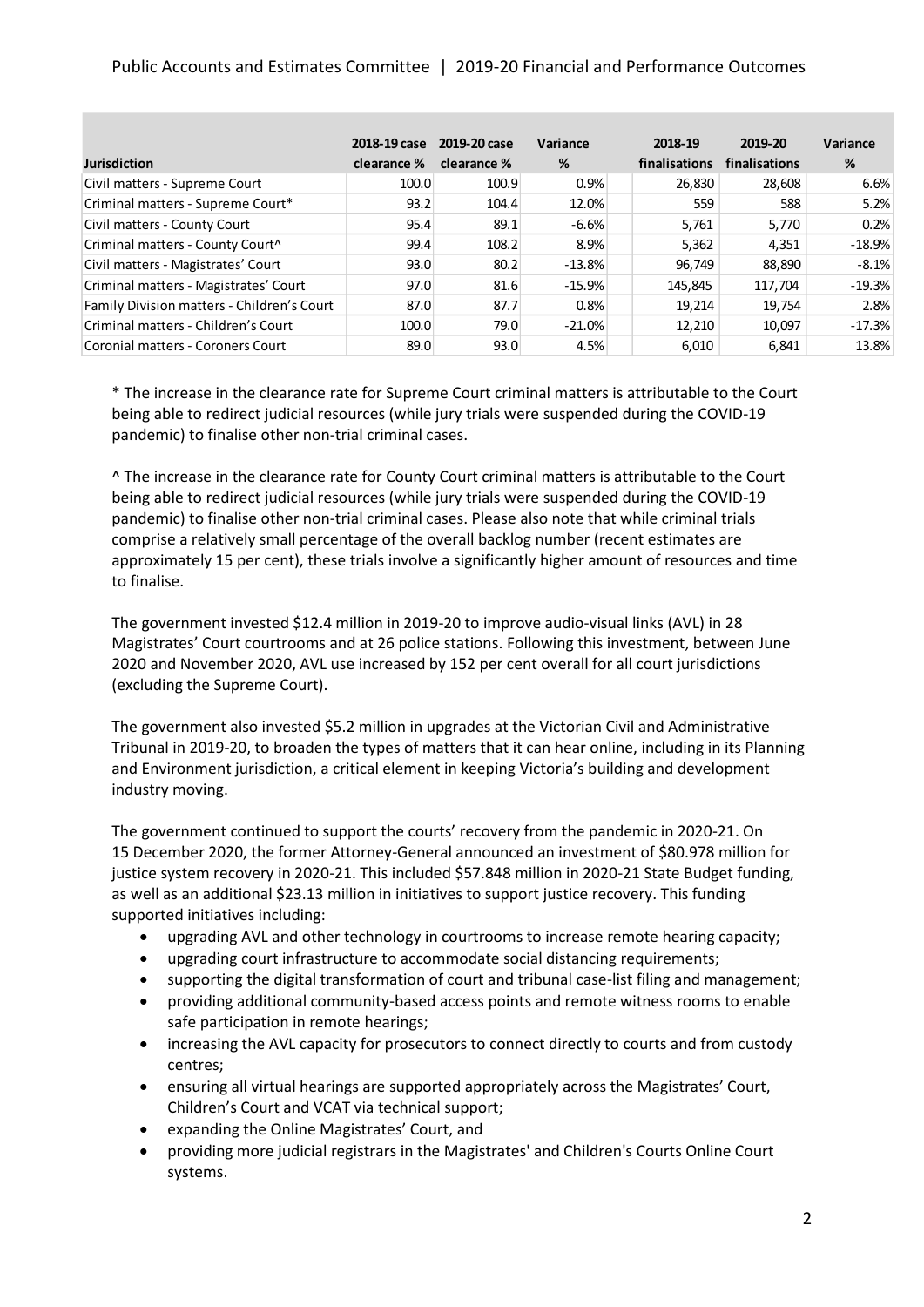In light of the impact of court backlogs on Victorians, and the need to assist the courts to address these backlogs as quickly as possible, the above initiatives are being implemented simultaneously. No one initiative can be separated and identified as directly addressing a particular number of cases or proportion of the case backlog. Government continues to monitor the courts' pending caseload and work with Court Services Victoria to identify the areas of greatest need for further intervention.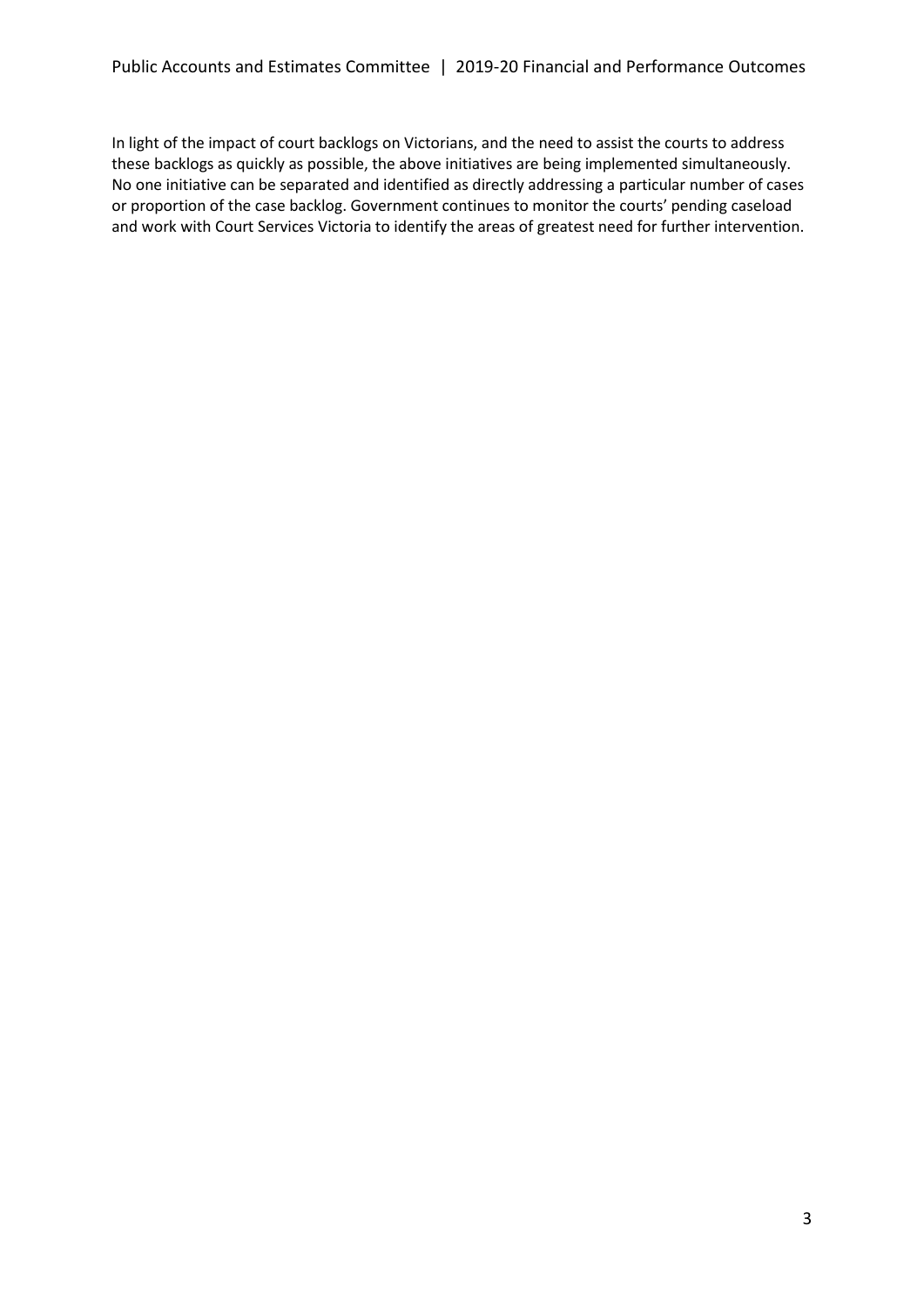| Portfolio:          | Secretary             |
|---------------------|-----------------------|
| Witness:            | Ms Rebecca Falkingham |
| Committee member:   | Mr Richard Riordan    |
| Page of transcript: |                       |

**Mr RIORDAN**: Okay, so can you give us what the backlog was at 30 June—the VCAT backlog—on notice?

**Ms FALKINGHAM**: We can, absolutely.

**Mr RIORDAN**: Supply on notice?

**Ms FALKINGHAM**: Yes.

#### Response:

The total number of pending cases as at 30 June 2020, was 14,656 across all VCAT lists. This represents an increase of 52 per cent between 30 June 2019 and 30 June 2020. Further information is outlined in the table below:

| <b>VCAT</b>                               | 2018-19     | 2019-20     |
|-------------------------------------------|-------------|-------------|
| <b>Cases initiated</b>                    | 85,850      | 80,423      |
| <b>Cases finalised</b>                    | 83,414      | 76,245      |
| <b>Cases pending at EOFY (30</b><br>June) | 9,653       | 14,656      |
| <b>Clearance rate</b>                     | 97 per cent | 95 per cent |

The government has invested more than \$25 million to tackle VCAT's pending caseload – boosting its capacity and upgrading its digital capability so it can hear more matters faster. This has included:

- \$20 million in 2020-21 Budget for a Digital Service Transformation project, increasesin remote hearing capacity, and improvements to case management
- \$5.2 million in 2019-20 in upgrades to broaden the types of matters VCAT can hear online. This is critical element in keeping Victoria's building and development industry moving.
- \$1.75 million as part of the Justice Recovery Plan for virtual hearing support and Guardianship list investment.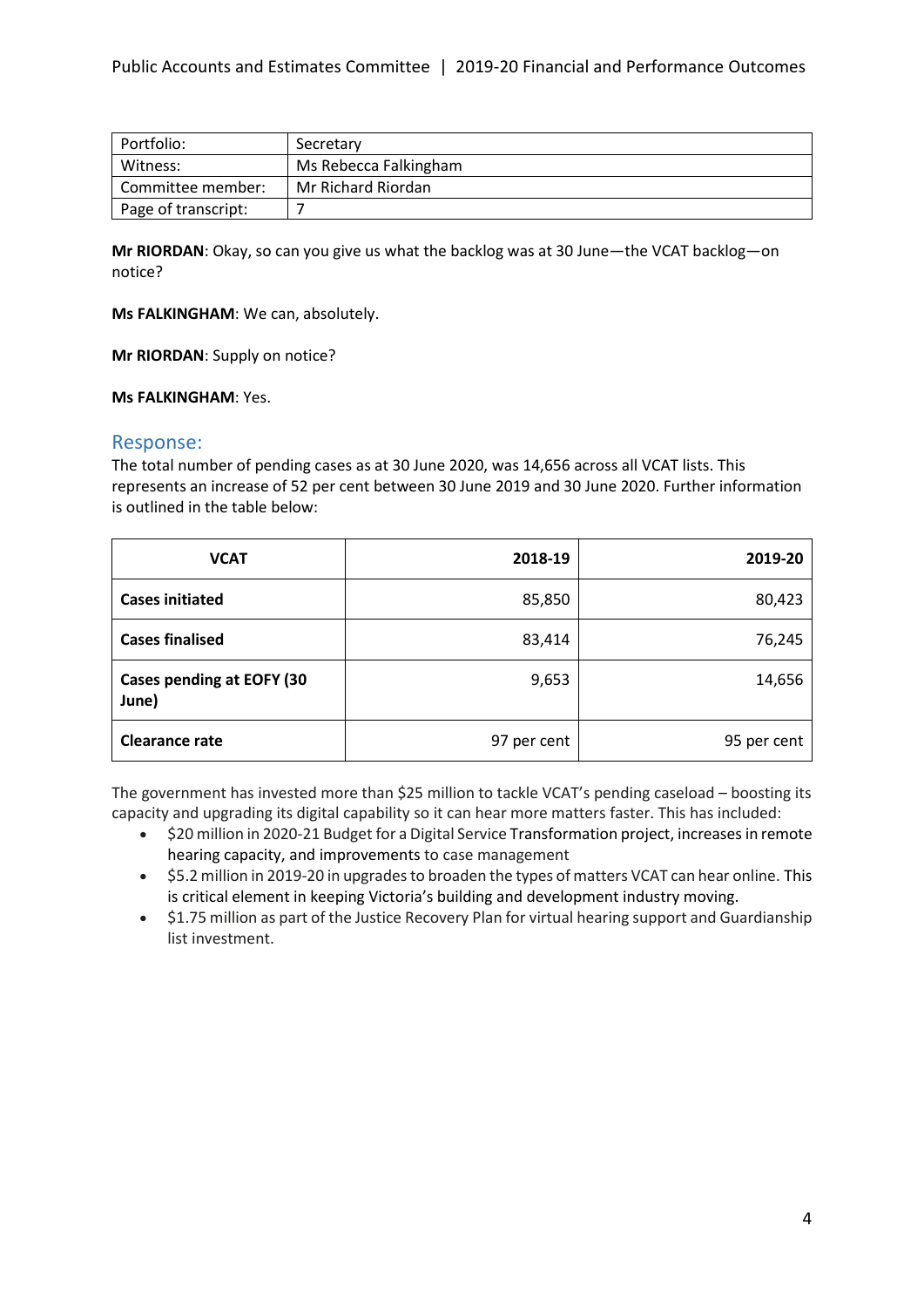| Portfolio:          | Secretary             |
|---------------------|-----------------------|
| Witness:            | Ms Rebecca Falkingham |
| Committee member:   | Richard Riordan       |
| Page of transcript: | 8                     |

**Mr RIORDAN**: So speaking of that issue, we note that VCAT secures its funding from a variety of agencies and departments. We need to modernise VCAT's operations, but what about modernising its funding so that it is standalone, accountable funding? Where is that discussion at?

**Ms FALKINGHAM**: Yes, so that is a discussion obviously through Court Services Victoria, which has responsibility for VCAT, but we as a department, obviously in my own department we have a number of trust funds that are used to support and fund VCAT, particularly through the work in our regulation division, whether it be through residential tenancies and other like funds, but that conversation is ongoing. I know it is a question that is very important to the president of VCAT to ensure that they are sustainable for the future but obviously within the limitations of that capacity.

**Mr RIORDAN**: Are you able to supply us with where those sources of funding for VCAT came from?

# Response:

In 2019-20 VCAT received appropriation revenue of \$42.95 million. Appropriation revenue includes:

- tribunal fees retained under s29 of the *Financial Management Act 1994* of \$8.34 million
- special appropriations under the *Victorian Civil and Administrative Tribunal Act 1998* for member salaries and associated costs of \$21.48 million, and
- appropriations to meet lease and specific program costs.

In addition to appropriation revenue, in 2019-20 VCAT received the following revenue:

- \$20.7 million for the operation of specific lists from statutory trust funds administered by Consumer Affairs Victoria (being the Residential Tenancies Trust Fund, Domestic Building Fund and Victorian Property Fund)
- \$1.7 million from administrator fees paid into the Guardianship and Administration Fund established under the *Guardianship and Administration Act 2019*
- \$1.0 million from the Australian Health Practitioner Regulation Agency to support operations in the Review and Regulation List, and
- \$0.96 million for the operation of the Legal Practice List from the Public Purpose Fund administered by the Legal Services Commissioner

VCAT also received revenue pursuant to Memoranda of Understanding with various Victorian government agencies and departments to support the operation of specific jurisdictions for which statutory trust funding is unavailable.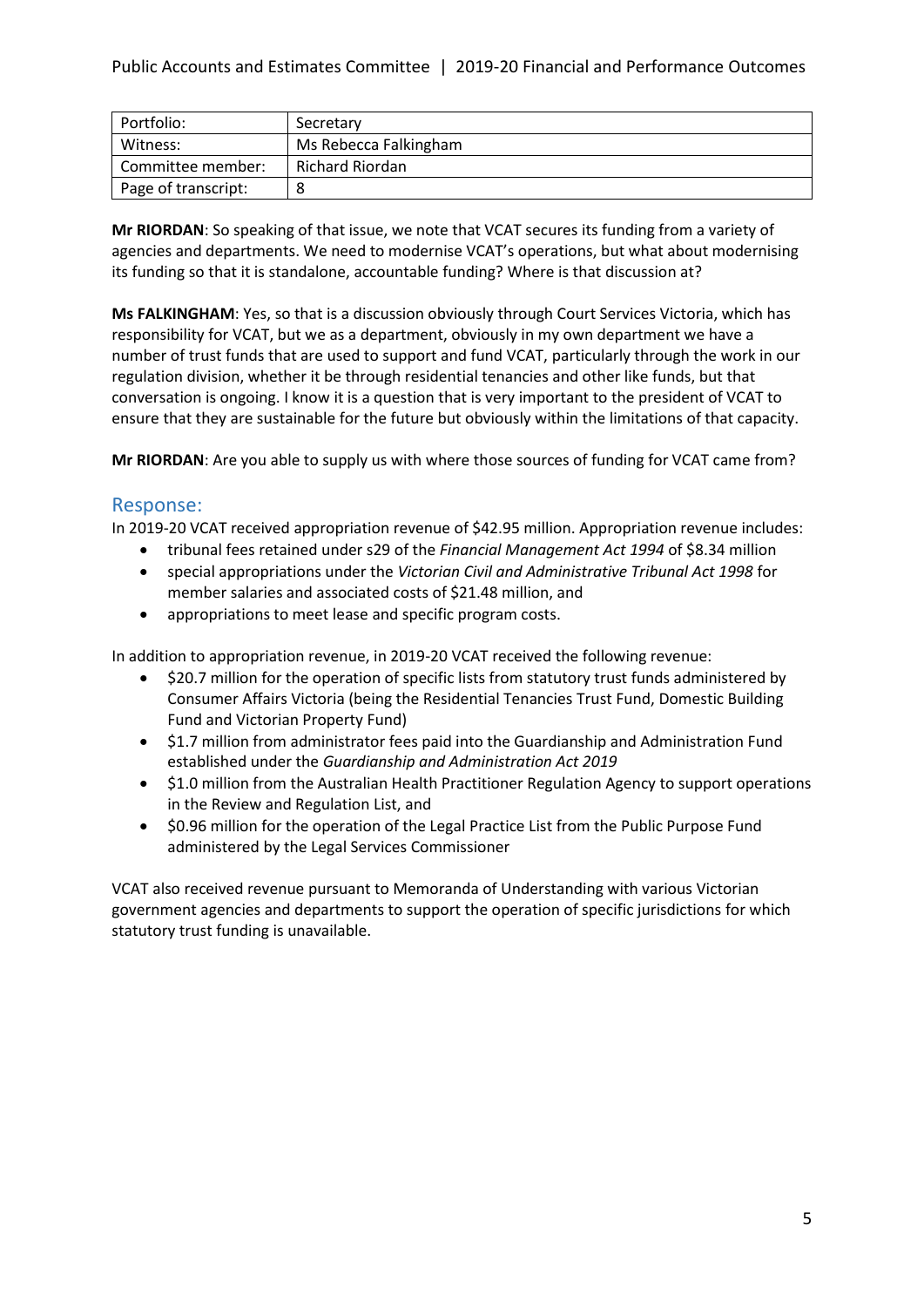| Portfolio:          | Secretary                        |
|---------------------|----------------------------------|
| Witness:            | <b>Chief Commissioner Patton</b> |
| Committee member:   | Sam Hibbins                      |
| Page of transcript: | 14                               |

**Mr HIBBINS**: Great. Thank you. I would now just like to ask in terms of the publication now of specific drug alerts, which is now occurring on, I think it is, the Department of Health website and just in terms of from a police perspective how that arrangement is actually working and how the police are cooperating with the Department of Health to allow those alerts to take place.

**Chief Comm. PATTON**: Sorry, Mr Hibbins. You will have to give me more detail in respect to that. What are you particularly referring to in 2019–20?

**Mr HIBBINS**: Yes. So as of March 2020 on the health.vic website, the health department is now alerting people to specifically dangerous pills and bad batches or dangerous batches of drugs. Is that occurring—I am asking now from a police side of things—with police assistance or police cooperation?

**Chief Comm. PATTON**: Look, I will have to take that on notice and come back to you. I do know that at one stage we were having, if you like, I will call it a bad batch or whatever that was in nightclubs, and we had been very cognisant and very mindful to get out there very early and say, 'This is happening', so that people are aware of it. I know we did have informal discussions with the Department of Health and other agencies so that everyone was working together, but in respect of whether there are any formal protocols or not and if we are involved in that, I will have to come back to you. I know that certainly our drug intelligence capability at our forensic science laboratory is actively looking at all of those things and the analysis in terms of matching batches of drugs from one area and seizures and the like. So we do have significant intelligence that is informing us of that. Now, whether what is being published by the Department of Health is informed by us, I would make the presumption it is, but for completeness I will come back to you with those details.

## Response:

A check of the Department of Health website reveals two Drug Alerts have been issued. One in March 2020 and one in December 2020. Both relate to the presence and danger of N-ethylpentylone in other illicit drugs and the dangers associated with use. These are based on health advice and rightly rest with the Department of Health (DH).

The Victoria Police drug portfolio holder has regular and structured engagement at Director level with the Alcohol and Other Drug (AOD) section of DH, however, we do not provide any specific drug alerts to the DH.

The recently released Victoria Police's Drug Strategy 2020-2025 has a real focus on working closely with our partners (internally and externally) and we do this on a continued basis.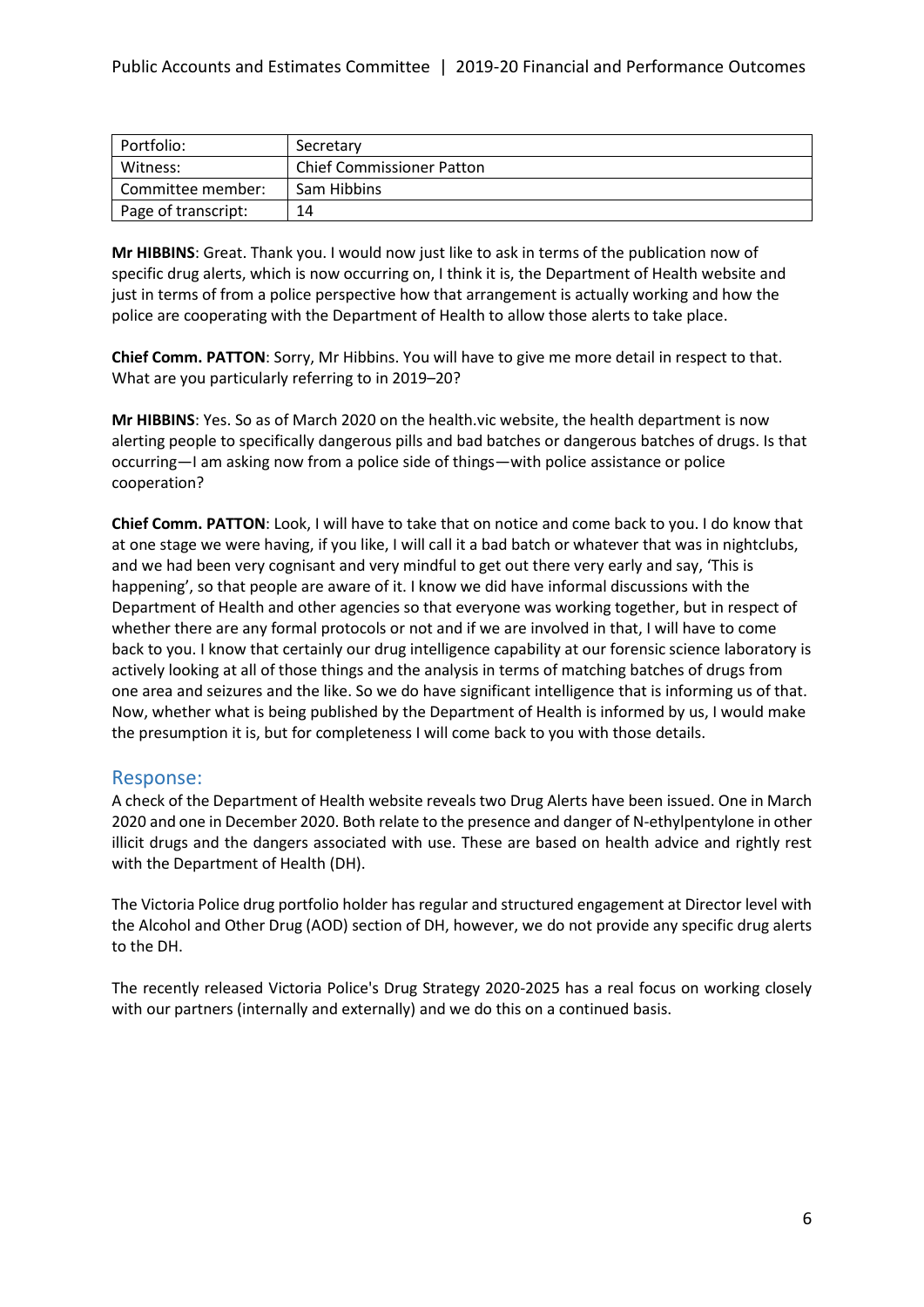| Portfolio:          | Secretary                        |
|---------------------|----------------------------------|
| Witness:            | <b>Chief Commissioner Patton</b> |
| Committee member:   | Danny O'Brien                    |
| Page of transcript: | 17                               |

**Mr D O'BRIEN**: Are you able to provide me with a list of how many stations had closed or reduced operating hours through the period?

**Chief Comm. PATTON**: Well, it has fluctuated at a range of different times. If you just give me a moment, I will be able to look and tell you where we are at the moment, but it is something like 25, if you like— something like that.

**Mr D O'BRIEN**: 25 stations?

**Chief Comm. PATTON**: Yes.

**Mr D O'BRIEN**: And they actually just have their front door closed?

**Chief Comm. PATTON**: Yes. The reception counter access was not available, and that is out of the 331 across the state. Some of those of course will be one-officer stations that on occasion still have their doors closed anyway, and a range of different things, so it is just a pragmatic approach we took.

**Mr D O'BRIEN**: Were the 25 spread across the state, metro and rural as well?

**Chief Comm. PATTON**: Yes, they are a mix. There is certainly a mix.

**Mr D O'BRIEN**: If you are able to provide on notice, if you have got a list, where they were and when they were closed, that would be useful—if you are able to take that on notice, Chief Commissioner.

**Chief Comm. PATTON**: Yes, I will take that on notice, and certainly I will come back to you with that, but it depends what period of time you are talking about. Obviously, we have slipped into a discussion about the present time, but in 2019–20, the number of stations, the customer reception counters that we had closed back then, would have been very much smaller—it would have been one, two or a few of those. I am not sure how much benefit there is in going back and reviewing to see how many—few—stations we did not have reception counters at that time versus now me telling you, 'Well, we've got around 20, 25 that we fluctuate across the state'.

**Mr D O'BRIEN**: Is that now—20–25?

**Chief Comm. PATTON**: Yes. So are you comfortable with that response, or do you want us to go back and look at 2019–20?

**Mr D O'BRIEN**: If you have got it. I do not want to unnecessarily burden you with—

## Response:

Police Station watch house counter suspension by Location.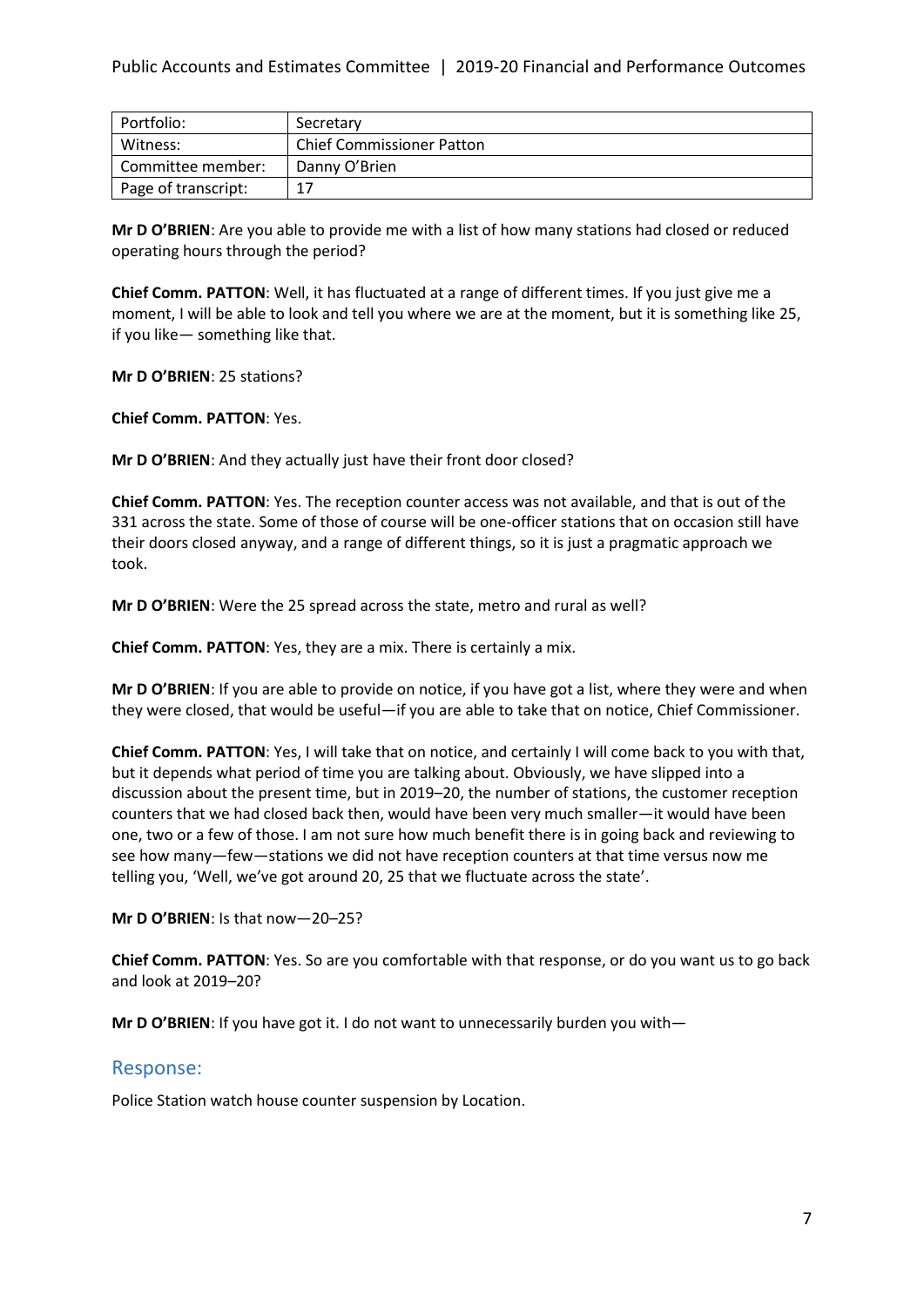Public Accounts and Estimates Committee | 2019-20 Financial and Performance Outcomes

| North West Metro        | Eastern Region        | Southern Metro  | <b>Western Region</b> |
|-------------------------|-----------------------|-----------------|-----------------------|
| 1                       | 14                    | 8               | 1                     |
|                         | Ashburton             |                 |                       |
|                         | <b>Belgrave</b>       |                 |                       |
|                         | Clayton               |                 |                       |
|                         | <b>Forest Hill</b>    | <b>Bunyip</b>   |                       |
|                         | <b>Healesville</b>    | Cheltenham      |                       |
|                         | <b>Monbulk</b>        | Dromana         |                       |
|                         | <b>Mooroolbark</b>    | <b>Hastings</b> |                       |
| <b>Avondale Heights</b> | Mt Evelyn             | Koo Wee Rup     | Lake Boga             |
|                         | Mt Waverley           | <b>Malvern</b>  |                       |
|                         | Olinda                | Rye             |                       |
|                         | Warburton             | Sorrento        |                       |
|                         | Warrandyte            |                 |                       |
|                         | Yarra Glenn           |                 |                       |
|                         | <b>Yarra Junction</b> |                 |                       |

# **As at 22 February 2021:**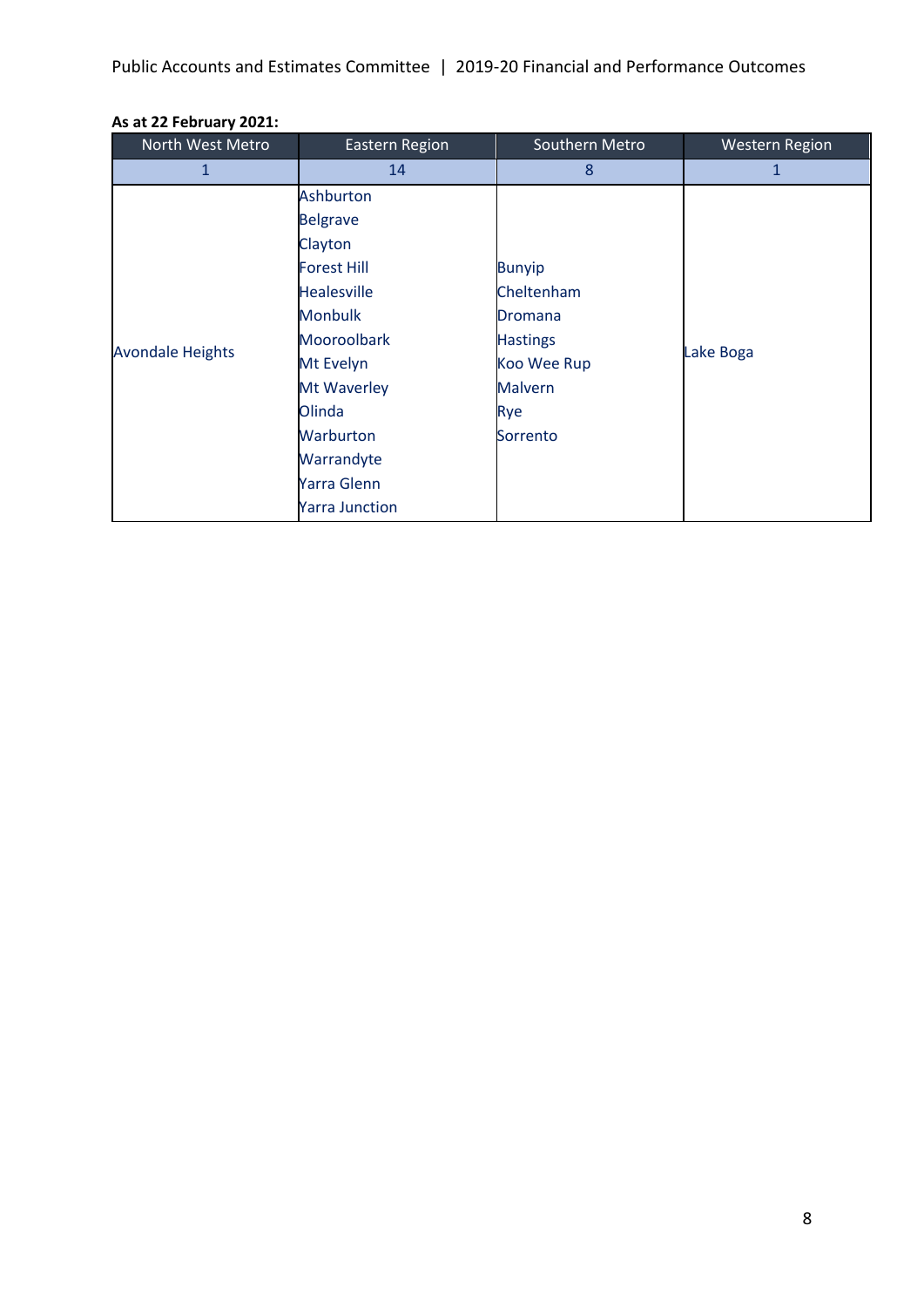| Portfolio:          | Secretary                        |
|---------------------|----------------------------------|
| Witness:            | <b>Chief Commissioner Patton</b> |
| Committee member:   | David Limbrick                   |
| Page of transcript: | つつ                               |

**Mr LIMBRICK**: Thank you. And on a related issue to drug-driving tests, it is my understanding that you can do the lick test but in certain circumstances there can also be an impairment test. Do we know, during 2019–20, what proportion of those drug tests actually involved an impairment test as well as a saliva test?

**Chief Comm. PATTON**: No, I do not have those figures with me. We could provide those if you require them. The reality is the preliminary oral fluid test and then followed up if they test positive with an oral fluid test after that is what we are generally doing. But as you quite rightly point out, there is an impairment test that can be done. It takes a longer period of time. But we can provide those details. I do not have them with me.

## Response:

Across the 2019/20 financial year there were:

- 109 Drug Impairment Assessments (DIA) undertaken across Victoria
- 132,580 Preliminary Oral Fluid Tests (POFT) were undertaken
- 11,590 Oral Fluid Tests (OFT)\* were undertaken which revealed a positive result to one or more of the three proscribed drugs (cannabis, methamphetamine, MDMA). *\*This does not include those that produced a negative result.*

In relation to instances where both an impairment *and* saliva test was conducted, Victoria Police does not break down the data to distinguish those instances as each circumstance is different.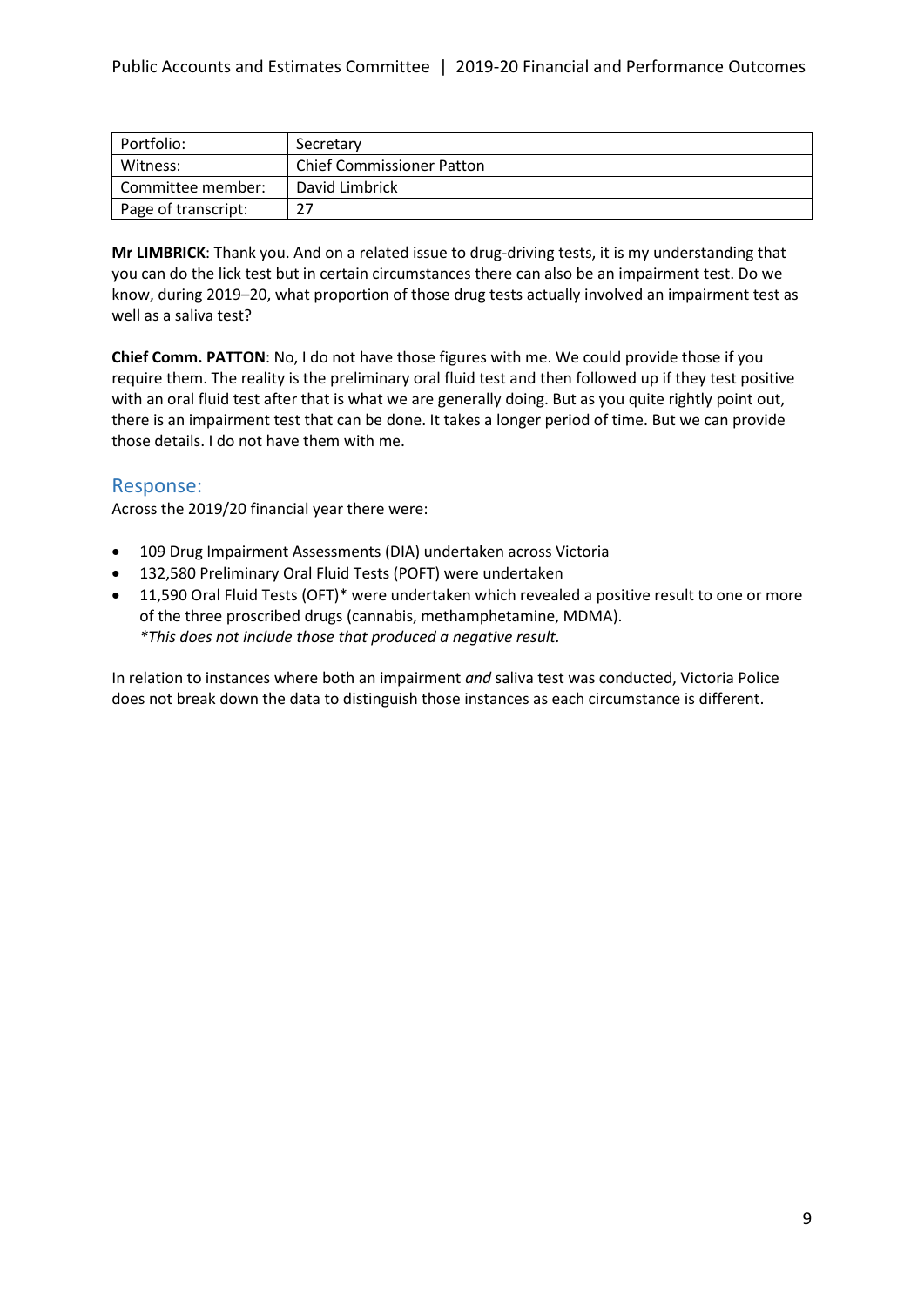| Portfolio:          | Secretary                        |
|---------------------|----------------------------------|
| Witness:            | <b>Chief Commissioner Patton</b> |
| Committee member:   | <b>Brigid Vallence</b>           |
| Page of transcript: | 35                               |

**Ms VALLENCE**: Right. In the financial report it has got an extra \$64 million required from the Treasurer's advance for this royal commission. What was that money used for?

**Chief Comm. PATTON**: It would have been used for all that range of things. It would incorporate legal costs, it would incorporate—

**Ms VALLENCE**: Can we get a breakdown of that?

**Chief Comm. PATTON**: Yes. I do not have an issue with that all.

### Response:

Victoria Police total expenditure in relation to the Royal Commission into the Management of Police Informants (RCMPI) for 2019-20 totalled \$38.39million. The following breakdown has been provided:

| <b>RCMPI - TOTAL EXPENDITURE</b>     | 2019-20<br><b>Actuals</b> |
|--------------------------------------|---------------------------|
| Legal costs                          | 35.32                     |
| Supplies & Services                  | 1.31                      |
| <b>Employee Related Costs</b>        | 1.06                      |
| Computer/ Communication costs        | 0.39                      |
| <b>Building &amp; Property Costs</b> | 0.30                      |
| <b>Total Expenditure</b>             | 38.39                     |

Note: the above figures may not add due to rounding.

Treasurer's Advance funding in relation to the Royal Commission into the Management of Police Informants as identified in the DJCS Endorsed Financial and Performance Outcomes Questionnaire (page 25) totalling \$38.393 million.

DJCS also utilised Treasurer's Advance funding of \$28.925 million for RCMPI (page 31), but this is not for Victoria Police costs. The above total expenditure table is directly representative of Victoria Police costs in relation to the RCMPI.

Victoria Police cannot reconcile the \$64million funding as quoted by Ms Vallence as the funding was not exclusively to Victoria Police.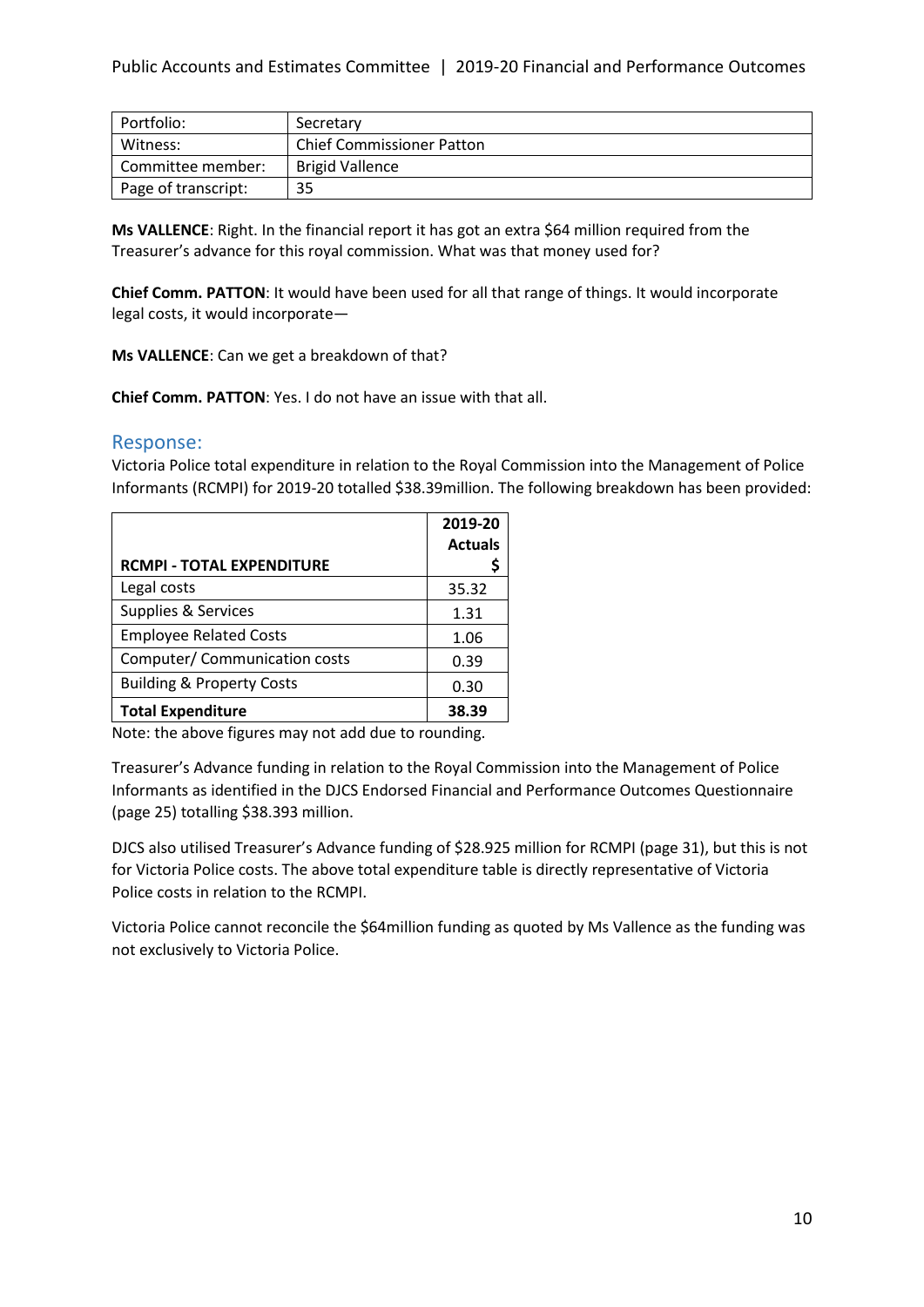| Portfolio:          | Secretary                 |  |  |
|---------------------|---------------------------|--|--|
| Witness:            | <b>Commissioner Crisp</b> |  |  |
| Committee member:   | <b>Brigid Vallence</b>    |  |  |
| Page of transcript: | 36                        |  |  |

**Ms VALLENCE**: Yes, that is right. He has always been here and his absence is rather notable today. Budget paper 3, page 286, Chief Commissioner Crisp, in relation to emergency management capability, has a total output cost of \$1.2 billion. In the 2019–20 year there was a substantial supplementary uplift of expenditure required by DJCS for both CFA and MFB, resulting in a \$375 million increase—or over a 30 per cent increase—over what was budgeted. How much of this additional incremental funding went towards increased employee expenses for MFB and CFA?

**Mr CRISP**: That was definitely one of the areas in relation to employee costs. I am not sure if Executive Director Jenni Rigby has got that data or I will just take that one on notice. I will take it on notice.

**Ms VALLENCE**: Are you taking it on notice? Okay, I will move on.

**Mr CRISP**: Jenni, have you got it?

**Ms RIGBY**: So you are just asking about what percentage or component of the increase was due to employee costs?

**Ms VALLENCE**: That is right, so the total output was \$1.2 billion. DJCS had to increase that by a large figure—\$375 million. How much of that went to employee expenses for MFB and CFA?

**Ms RIGBY**: In terms of the exact amount of that increase, I might need to take that on notice but I do know that there was a back payment made to the CFA dating back from 2016–17 for cumulative employee costs, so that would be a component of that increase for that period. In terms of MFB—

**Ms VALLENCE**: On notice is fine. In the 2019–20 financial report, \$29 million was allocated from the Treasurer's advance for resource funding for MFB and CFA, again exclusive of COVID activities. What is the breakdown allocated to MFB and to CFA and what did this supplementation fund?

**Ms RIGBY**: From the \$29 million Treasurer's advance?

**Ms VALLENCE**: Yes, the Treasurer's advance.

**Ms RIGBY**: In order to give you the breakdown I would need to take that on notice.

### Response:

\$191 million of the \$375 million increase related to increased employee expenses for MFB (\$51 million) and CFA (\$140 million). The increase for CFA included a back payment for cumulative employment costs since 2016.

The \$29 million Treasurer's advance identified in the 2019–20 financial report, for resource funding for MFB and CFA, includes a \$9 million CFA capital investment at several training facilities to provide potable water for training as required under clause 85 of the 2016 CFA Enterprise Agreement. The remaining \$20 million relates to the 2016 MFB operational firefighters Enterprise Agreement and is incorporated within the \$51 million increased employee expenses for MFB noted above.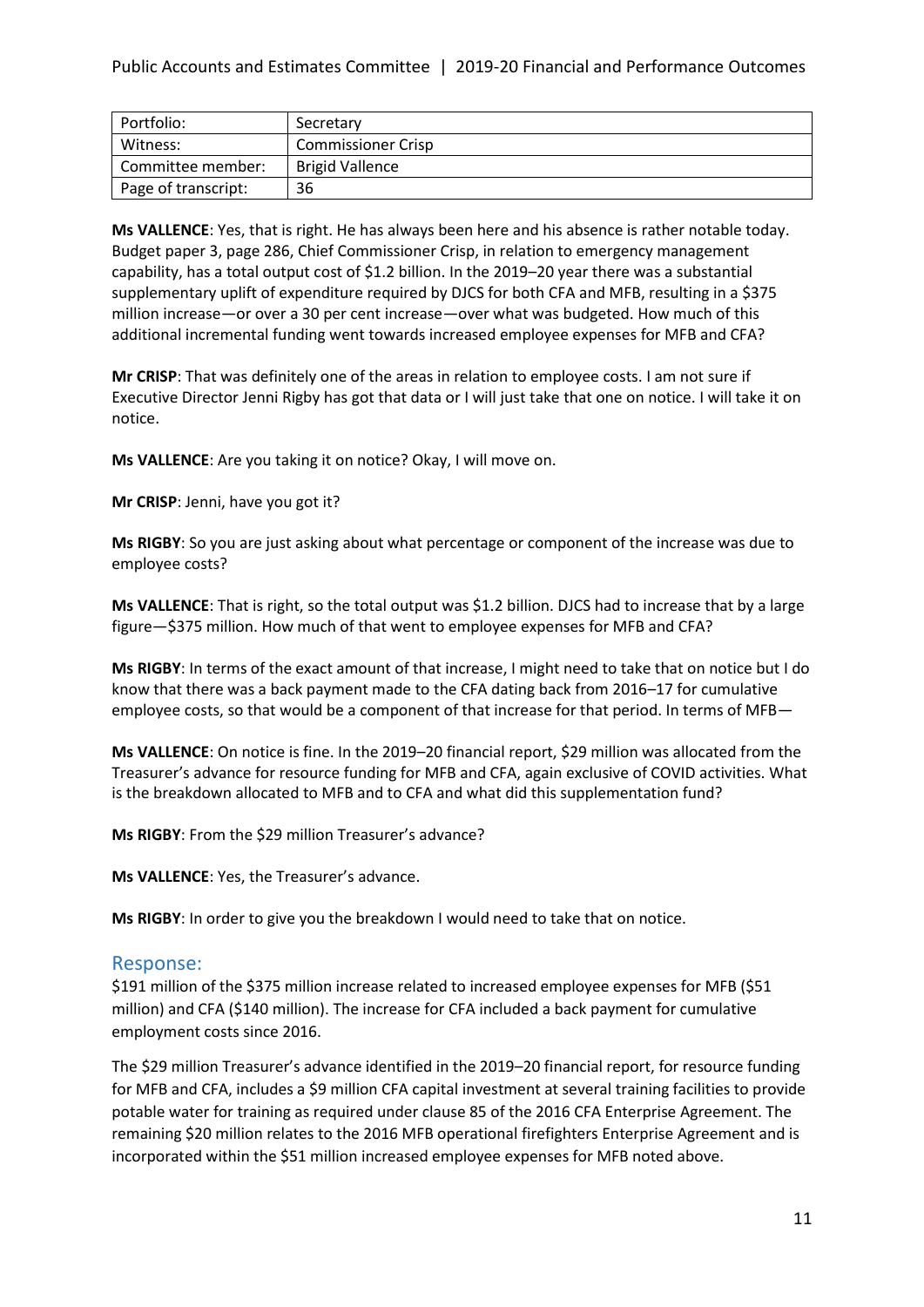| Portfolio:          | Secretary         |
|---------------------|-------------------|
| Witness:            | Ms Anna Faithfull |
| Committee member:   | Nina Taylor       |
| Page of transcript: | 39                |

**Ms TAYLOR**: Thank you. You mentioned racism, and I do not think anyone will be surprised here to know that there was a rise in racism towards Asian Australians. So when you were talking about education, is that what you were referring to in terms of how that has been addressed by the VEOHRC? I am just interested to know how they tackled that.

**Ms FAITHFULL**: Yes. They have certainly seen an increase in inquiries to their advice line around experiences of racism as a result of COVID-19. In terms of the public information and education functions, they have provided information and advice on 6650 occasions and a dedicated information hub on the website as a result of emerging issues from the pandemic, including experiences of racism and rights in the workplace but also charter obligations. They experienced a large range of inquiries, particularly around, for instance, the wearing of masks and so on. What I can do, though, is take on notice and get you a breakdown of exactly the nature of the subject matter of each of those inquiries and the level of response too, particularly around the experience of racism.

## Response:

### **Race-related enquiries and complaints received by VEOHRC**

| <b>Issue</b>              | 2015-2016 | 2016-2017 | 2017-2018 | 2018-2019 | 2019-2020 | 2020-2021<br>(Jul-Dec) |
|---------------------------|-----------|-----------|-----------|-----------|-----------|------------------------|
| <b>Enquiries</b>          |           |           |           |           |           |                        |
| Racial vilification       | 66        | 54        | 50        | 47        | 144       | 58                     |
| Religious<br>vilification | 28        | 27        | 27        | 24        | 15        | 19                     |
| <b>Complaints</b>         |           |           |           |           |           |                        |
| Racial vilification       | 9         | 3         | 4         | 4         | 12        | 9                      |
| Religious<br>vilification | 4         | 5         | 15        | 15        | 6         | 15                     |

Enquiries and complaints to VEOHRC pertaining to both racial and religious vilification increased significantly during the 2019-2020 financial year, as outlined in the table below:

Between February 2020 and December 2020, when the impact of COVID-19 in Victoria was most prominent, VEOHRC received 153 enquiries about racial vilification and 193 complaints pertaining to race, 18 of which were complaints of racial vilification. By comparison, for the same period in 2019, VEOHRC received 66 enquiries and 156 complaints pertaining to race, 4 of which were complaints about racial vilification. These figures reflect incidents when people have experienced harmful, racially motivated hate speech and behaviour by members of the public in the course of their daily lives.

The low number of complaints compared to enquiries reflects:

• the high threshold for meeting the vilification test, which requires a victim of vilification to prove that the perpetrator's behaviours would cause further hateful conduct by a third person; and